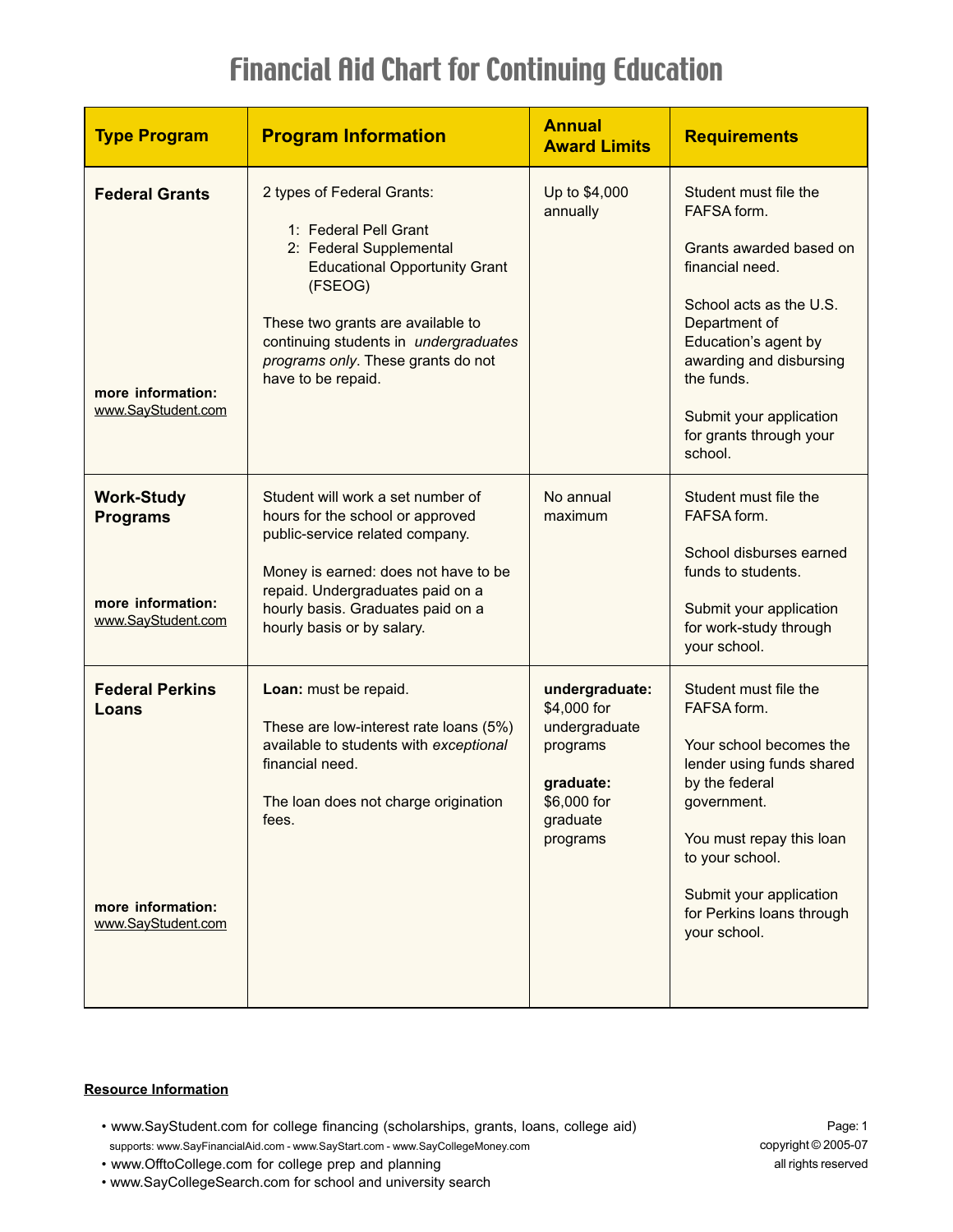| <b>Type Program</b>                                                                                                                                                                                 | <b>Program Information</b>                                                                                                                                                                                                                                                                                                                                                                                                                                                                                                                                                                                                                                                                    | <b>Annual</b><br><b>Award Limits</b>                                                                                                                                                                          | <b>Requirements</b>                                                                                                                                                                                                                                                                                                                                                                                                       |
|-----------------------------------------------------------------------------------------------------------------------------------------------------------------------------------------------------|-----------------------------------------------------------------------------------------------------------------------------------------------------------------------------------------------------------------------------------------------------------------------------------------------------------------------------------------------------------------------------------------------------------------------------------------------------------------------------------------------------------------------------------------------------------------------------------------------------------------------------------------------------------------------------------------------|---------------------------------------------------------------------------------------------------------------------------------------------------------------------------------------------------------------|---------------------------------------------------------------------------------------------------------------------------------------------------------------------------------------------------------------------------------------------------------------------------------------------------------------------------------------------------------------------------------------------------------------------------|
| <b>State</b><br><b>Agencies</b><br>more information:<br>www.SayStudent.com                                                                                                                          | Individual states offer financial aid<br>programs for state residents and in<br>some cases out-of-state residents<br>attending in-state schools.<br>Financial aid may include grants,<br>scholarships, financial aid assistance,<br>and some loan programs.                                                                                                                                                                                                                                                                                                                                                                                                                                   | Financial<br>assistance may<br>vary by state                                                                                                                                                                  | Financial aid qualifications<br>can vary by state                                                                                                                                                                                                                                                                                                                                                                         |
| <b>Federal Stafford</b><br>Loans<br>you can submit your<br>loan application<br>online at our site:<br>www.SayStudent.com<br>for the gradplus<br>loan, see our web<br>site at:<br>www.SayStudent.com | 2 types of Federal Stafford Loans:<br>1: subsidized loans:<br>the Federal Government pays<br>interest while the student is in<br>school and during grace and<br>deferment periods.<br>2: unsubsidized loans:<br>the borrower is responsible for<br>interest during the life of the<br>loan.<br>the type of loans awarded<br>depends on financial status<br>Loan funds will be sent to the school<br>and disbursed in at least two<br>installments.<br>The funds will first be applied to pay<br>tuition, fees, room and board, and<br>other school charges. Any remaining<br>funds must be used for paying<br>education-related expenses.<br>See our web site for current lender<br>benefits. | undergraduate:<br>\$3,500 to<br>\$10,500,<br>depending on<br>grade level<br>graduate:<br>up to \$20,500 for<br>each academic<br>year<br>Loan amounts<br>by grade level<br>can be viewed at:<br>SayStudent.com | Student must file the<br>FAFSA form.<br>Loan restricted to<br>education-related<br>expenses only.<br>Student must be enrolled<br>at least half-time in a<br>degree or certificate<br>program at an approved<br>school.<br><b>Direct Stafford Loans:</b><br>The federal government<br>provides funds to schools.<br><b>FFEL Stafford Loans:</b><br>private lenders provide<br>funds to schools to<br>disburse to students. |

### **Resource Information**

• www.SayStudent.com for college financing (scholarships, grants, loans, college aid) • supports: www.SayFinancialAid.com - www.SayStart.com - www.SayCollegeMoney.com

Page: 2 copyright © 2005-07 all rights reserved

- www.OfftoCollege.com for college prep and planning
- www.SayCollegeSearch.com for school and university search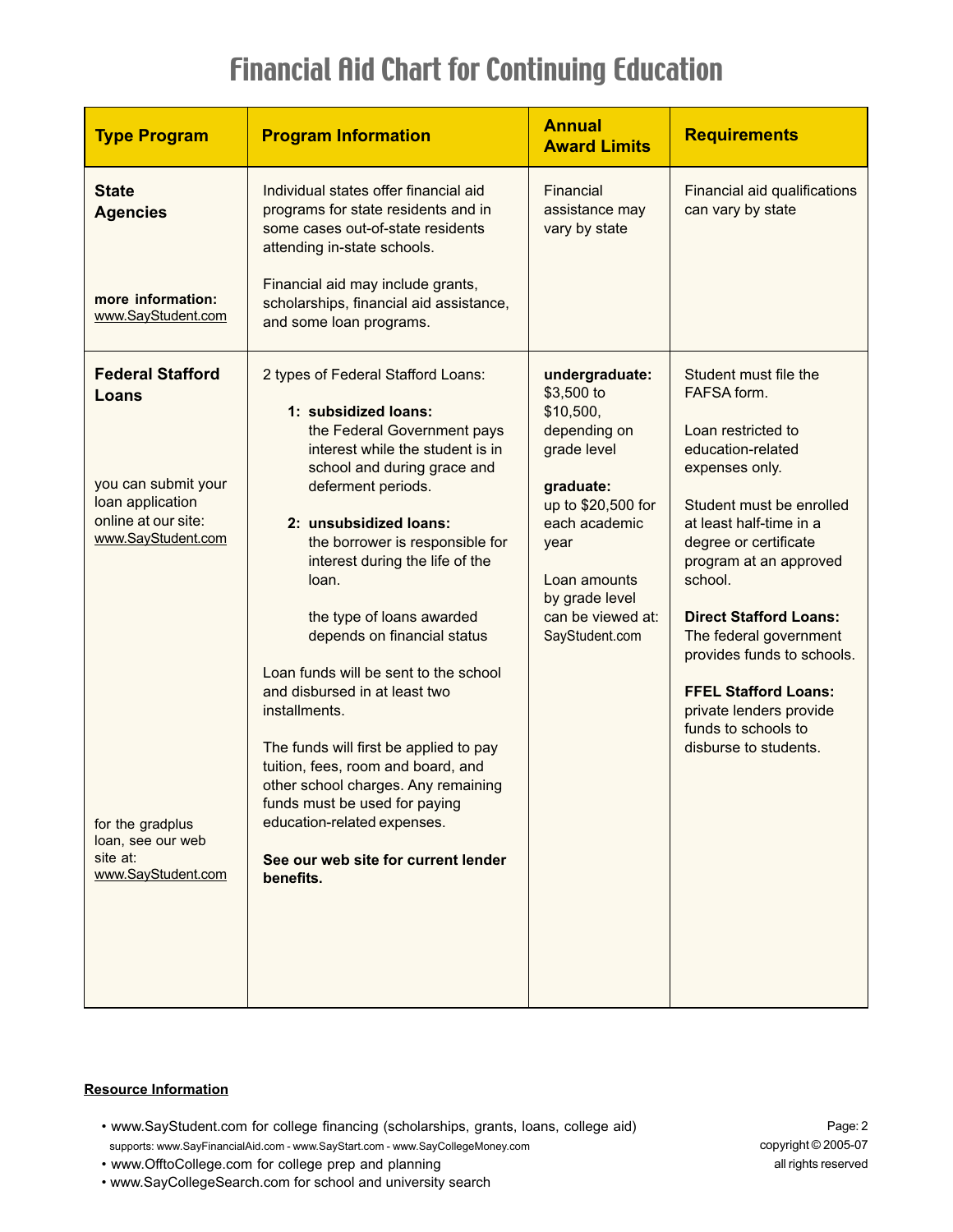| <b>Type Program</b>                                                                                                                                          | <b>Program Information</b>                                                                                                                                                                                                                                                                                                                                                                                                                                            | <b>Annual</b><br><b>Award Limits</b>                                                                                                                                                                                                                                               | <b>Requirements</b>                                                                                                                                                                                                                                                                                                                                                                                                                                            |
|--------------------------------------------------------------------------------------------------------------------------------------------------------------|-----------------------------------------------------------------------------------------------------------------------------------------------------------------------------------------------------------------------------------------------------------------------------------------------------------------------------------------------------------------------------------------------------------------------------------------------------------------------|------------------------------------------------------------------------------------------------------------------------------------------------------------------------------------------------------------------------------------------------------------------------------------|----------------------------------------------------------------------------------------------------------------------------------------------------------------------------------------------------------------------------------------------------------------------------------------------------------------------------------------------------------------------------------------------------------------------------------------------------------------|
| <b>Private</b><br><b>Student Loans</b><br>you can submit your<br>loan application<br>online at our site:<br>www.SayStudent.com                               | Private student loans are used to<br>make up the difference between the<br>total cost of school and any financial<br>aid received.<br>These loans are not guaranteed by the<br>government so the interest rate and<br>origination costs may be higher.<br>Most private loan programs have<br>higher borrowing limits than federal<br>loan programs.<br>Funds can be used for any education-<br>related expenses, including a new<br>personal computer for school use. | From \$3,000 to<br>\$45,000<br>annually; the<br>aggregate<br>program<br>maximum is<br>\$150,000 in<br>graduate<br>programs.<br>ask about the<br>\$300<br>graduation<br><b>benefit</b><br>available to<br>students $-$<br>\$300 rebate<br>see our web<br>site at:<br>SayStudent.com | You must have a<br>satisfactory credit history<br>You must meet the credit<br>guidelines for employment<br>and residency<br>If you can't meet these<br>guidelines, you may<br>request your parent or<br>another to co-sign for the<br>loan<br><b>Continuing Education</b><br>students must be enrolled<br>at least half-time in a<br>degree or certificate<br>program at an approved<br>school.<br>Funds disbursed directly<br>to the student and<br>cosigner. |
| <b>Home Equity</b><br><b>Financing</b><br>view our Banker<br>Home Equity Line<br>of Credit program<br>(BLOC) for<br>financing college:<br>www.SayStudent.com | Private loan program where the lender<br>opens a credit line on your behalf (or<br>your parent), which credit line is<br>secured by the equity value of your or<br>your parent's home.<br>You will use equity line checks or<br>online transfer capabilities to pay for<br>education or other expense<br>The BLOC is designed to manage<br>your money to help reduce education<br>costs.<br>See demonstration of the program at:<br>www.SayStudent.com/yourbank       | No annual limit<br>restrictions.<br>Your amount is<br>subject to your<br>approved<br>equity line<br>balance.                                                                                                                                                                       | You must have equity<br>value in your home<br>You must meet the<br>lenders credit criteria and<br>credit check.<br>There is no limitations or<br>restrictions on the use of<br>any funds.<br>You must have<br>discretionary income to<br>benefit from the BLOC<br>program.                                                                                                                                                                                     |

### **Resource Information**

• www.SayStudent.com for college financing (scholarships, grants, loans, college aid) • supports: www.SayFinancialAid.com - www.SayStart.com - www.SayCollegeMoney.com

Page: 3 copyright © 2005-07 all rights reserved

- www.OfftoCollege.com for college prep and planning
- www.SayCollegeSearch.com for school and university search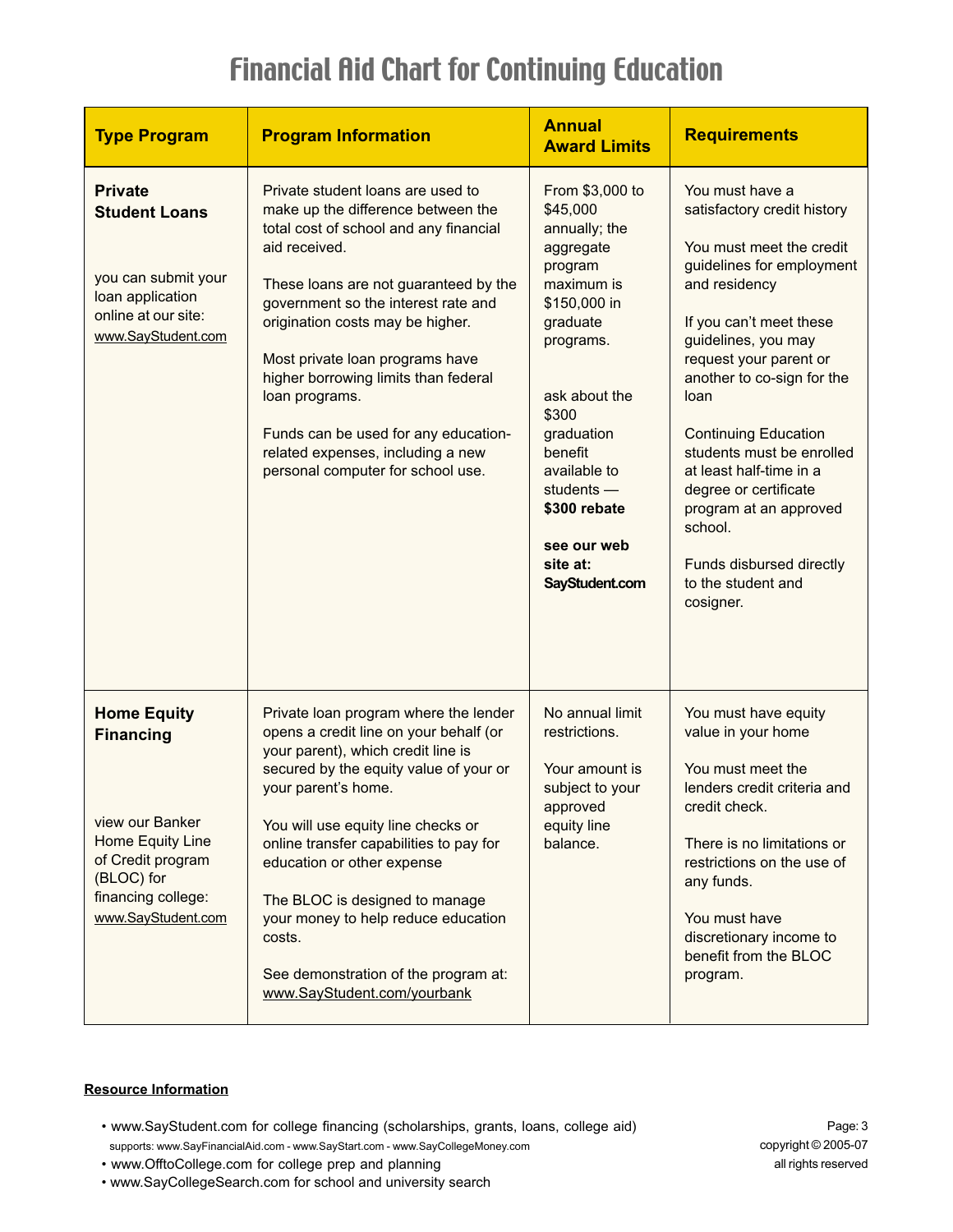| <b>Type Program</b>                                                                                                                                                                             | <b>Program Information</b>                                                                                                                                                                                                                                                                                                                                                                                                                                                                                                 | <b>Annual</b><br><b>Award Limits</b>                                     | <b>Requirements</b>                                                                                                                                                                 |
|-------------------------------------------------------------------------------------------------------------------------------------------------------------------------------------------------|----------------------------------------------------------------------------------------------------------------------------------------------------------------------------------------------------------------------------------------------------------------------------------------------------------------------------------------------------------------------------------------------------------------------------------------------------------------------------------------------------------------------------|--------------------------------------------------------------------------|-------------------------------------------------------------------------------------------------------------------------------------------------------------------------------------|
| <b>Investment</b><br><b>Financing</b><br><b>Options</b><br>more information at<br>our site:<br>www.SayStudent.com<br>includes a<br>complete directory<br>of 529 plans and<br>investment options | <b>State 529 Plans</b><br>Qualified investment plans that can be<br>used to pay education expenses.<br>Contributions are after tax, but<br>earnings in the fund are tax exempt.<br>Funds are available to any named<br>beneficiary. The beneficiary can be the<br>contributor.<br><b>Education IRAs</b><br>IRA plans that can be setup for<br>education. Contributions are after-tax,<br>but earnings in the fund are tax<br>exempt.<br>The IRA can be used to pay for higher<br>education and K-12 education<br>expenses. | Limitations are<br>subject to the<br>available<br>amount in the<br>plan. | Plans must be setup in<br>the name of the<br>beneficiary.<br>Withdrawals are tax-<br>exempt if the funds are<br>used to pay for education-<br>related expenses.                     |
| <b>IRA Plans</b><br>more information<br>about our site at:<br>www.SayStudent.com                                                                                                                | You can make withdrawals from your<br>IRAs for qualified higher education<br>expenses without have to pay the 10%<br>penalty tax for early withdrawal.                                                                                                                                                                                                                                                                                                                                                                     | Limitations are<br>subject to the<br>available<br>amount in the<br>plan. | You will owe income tax<br>on the amount withdrawn<br>from the plan.                                                                                                                |
| <b>Scholarships</b><br>begin your search<br>for scholarships<br>through our site at:<br>www.SayStudent.com                                                                                      | Scholarships are available from many<br>private and educational institutions.<br>This type of financial aid does not<br>have to paid back.<br>The more common form of scholar-<br>ships are athletic and academic.<br>However, there are a number of<br>scholarships awarded for other<br>achievements.                                                                                                                                                                                                                    | Limits subject<br>to scholarship<br>award and<br>program.                | Scholarships may require<br>an essay, written exam or<br>some demonstration of<br>your eligibility.<br>Scholarship funds will be<br>sent to the college directly<br>on your behalf. |

#### **Resource Information**

• www.SayStudent.com for college financing (scholarships, grants, loans, college aid) • supports: www.SayFinancialAid.com - www.SayStart.com - www.SayCollegeMoney.com

Page: 4 copyright © 2005-07 all rights reserved

- www.OfftoCollege.com for college prep and planning
- www.SayCollegeSearch.com for school and university search